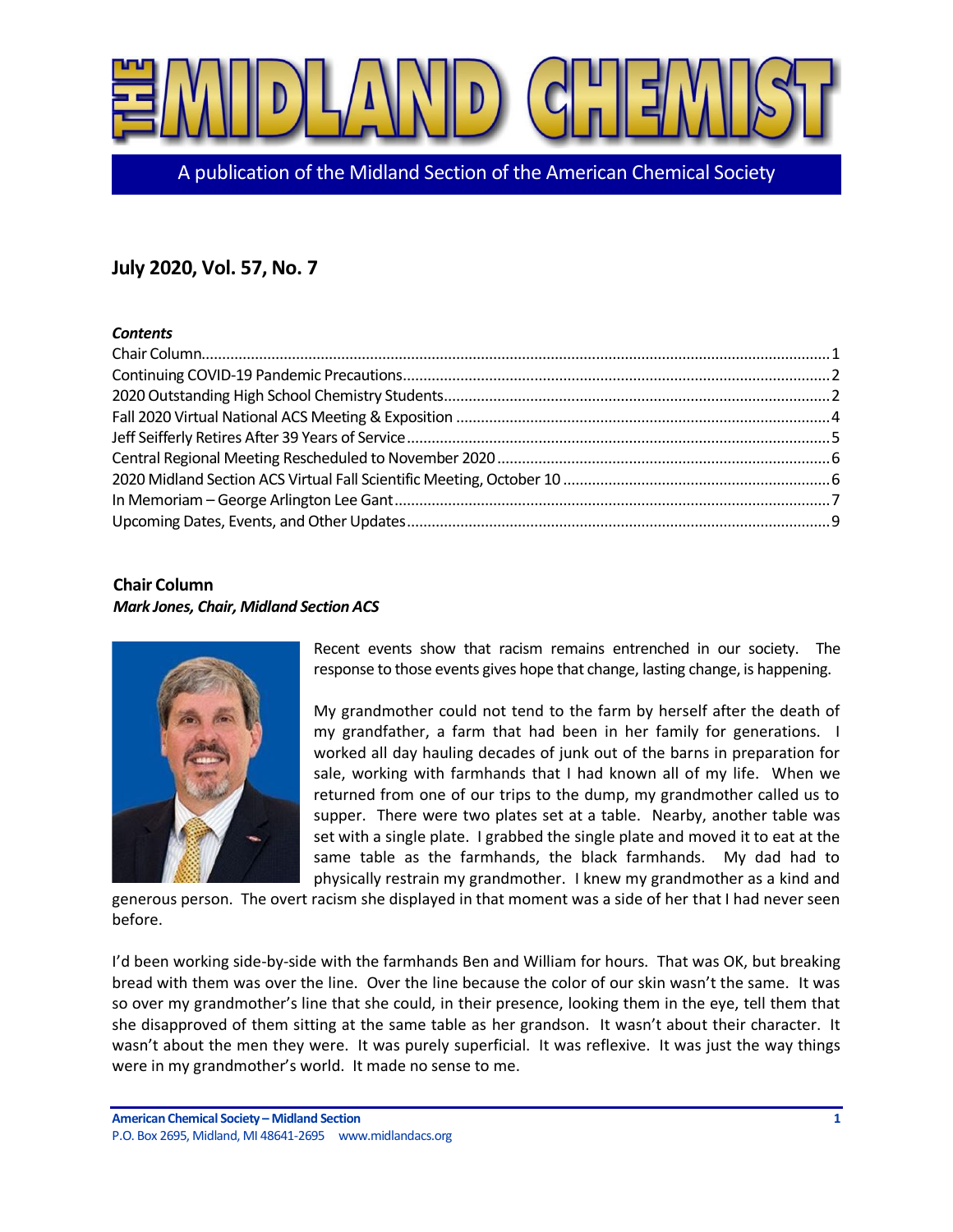What was natural to me was unimaginable to my grandmother. I assumed her views, her racist views, were generational. I took some solace in thinking that racism would fade into the past as generations changed. Recent events returned my thoughts to that day and my misplaced optimism. That was back in the 1970's, over 40 years ago. I was clearly, sadly, overly optimistic. Too little has changed. Racism is clearly still with us, a problem of our time. Far more concerning to me are the now daily videos showing racist behavior by my generation. Horrible, racist behavior is on daily display thanks to ubiquitous cameras and a surplus of racists compelled to share their racist views. People are still acting like my grandmother acted over 40 years ago. My grandparent's generation is long gone, yet racism persists. It is our problem. It is something that we must eradicate.

It is up to us and the actions we take. I am once again proud of the greater Midland community. Local leaders are taking a stand. The community rallied in support of the peaceful Black Lives Matter protest recently. Major local employers are seizing the moment, raising awareness, and taking action. The National ACS has posted resources to inform and educate allies. At the local section, we are exploring how we can enter the discussion and influence the future. Stay tuned.

#### <span id="page-1-0"></span>**Continuing COVID-19 Pandemic Precautions** *Amanda Palumbo and Gina Malczewski, Midland Section ACS*

As a precaution against the COVID-19 pandemic, and in compliance with best practices as advised by government agencies, a number of Midland Section ACS events will be hosted virtually only, postponed until further notice, or cancelled entirely.

Our committees have a selection of exciting networking and career development events coming up once the public health situation allows. Many thanks for your continued community support and partnership.

For the most up-to-date information on events and activities, please visit [http://www.midlandacs.org/,](http://www.midlandacs.org/) or [https://www.facebook.com/MidlandACS.org/.](https://www.facebook.com/MidlandACS.org/)

#### <span id="page-1-1"></span>**2020 Outstanding High School Chemistry Students** *Diana Deese, Chair, Midland Section ACS Awards Committee*

Congratulations to the 2020 Outstanding High School Chemistry Students! I am sorry that we were not able to hold our annual spring awards banquet due to the current coronavirus pandemic situation. Still, 23 of the 51 high schools that were contacted responded with their nominations this year (see below and on page 3).

If conditions allow, and the Midland local section is able to put together a social event later in the year to honor all of those receiving recognition in several events that were cancelled this spring, you will all be invited. In the meantime, please join me in wishing the best of luck to all of the 2020 Outstanding High School Chemistry Student recipients!

| <b>High School</b>                | Recipient     | <b>Planned Area of Study</b>                  | University/College<br><b>Plans</b> | <b>What Science They</b><br><b>Would Like to See</b> |
|-----------------------------------|---------------|-----------------------------------------------|------------------------------------|------------------------------------------------------|
| All Saints Central<br>High School | Valerie Jones | <b>Physical Therapy or Sports</b><br>Medicine | --                                 | --                                                   |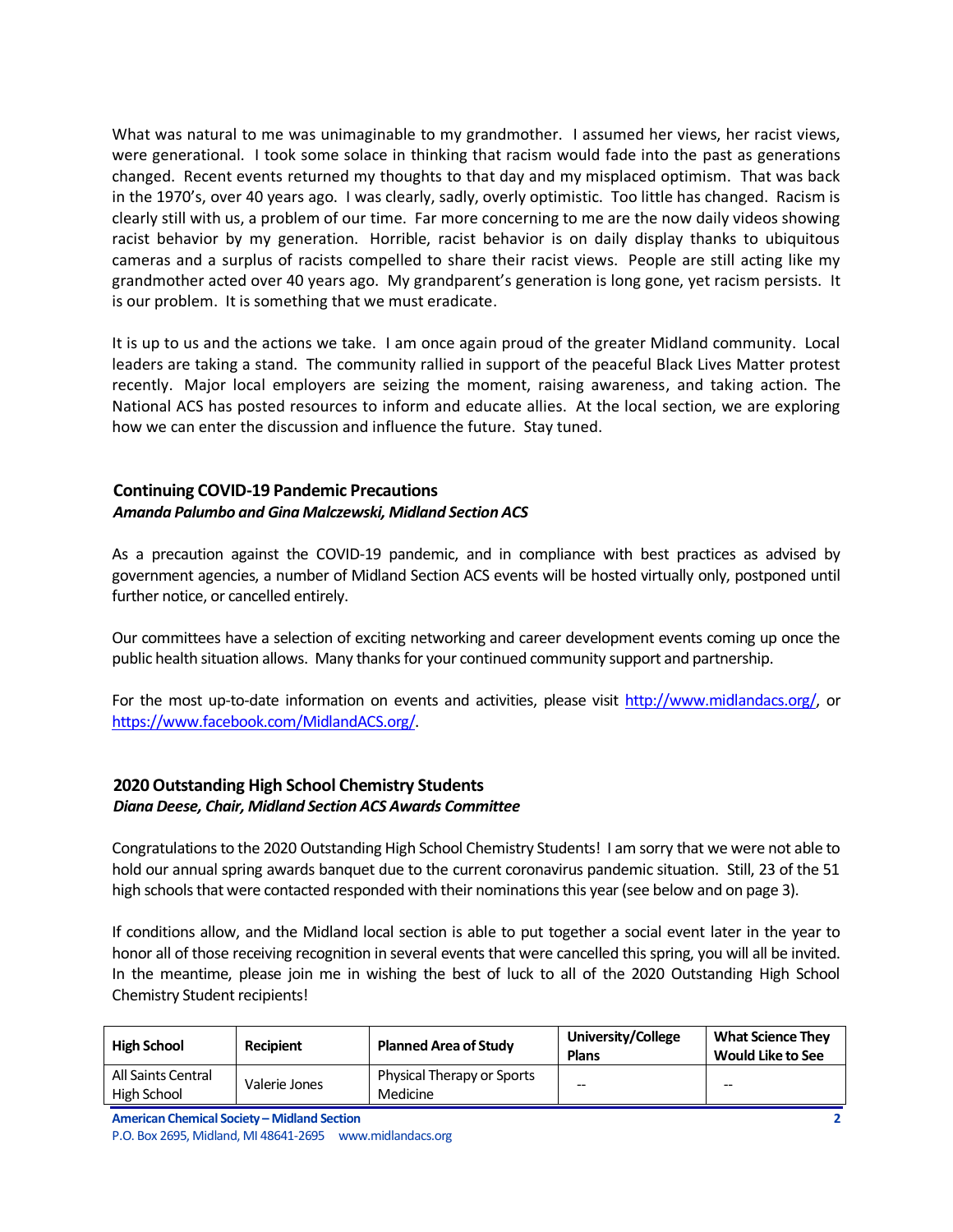| Arthur Hill High<br>School             | Summer Adeyemi          |                                                                      |                                         |                                                        |
|----------------------------------------|-------------------------|----------------------------------------------------------------------|-----------------------------------------|--------------------------------------------------------|
| Bay City Central<br><b>High School</b> | Mackenzi Chappel        | Zoology                                                              | <b>MSU</b>                              | Cure for cancer                                        |
| <b>Beal City High</b><br>School        | <b>Sydney Soules</b>    | --                                                                   |                                         |                                                        |
| Birch Run High<br>School               | Emah Cassidy            |                                                                      |                                         |                                                        |
| Breckenridge High<br>School            | Katherine<br>Steinhouse |                                                                      |                                         |                                                        |
| <b>Bridgeport High</b><br>School       | Janiya Strodes          | <b>Medical Field</b>                                                 |                                         |                                                        |
| Calvary Baptist<br>Academy             | Jack Wolfe              | Chemistry/Biophysics or<br>Pharmacy                                  | UofM or Cedarville<br>University        | Medicines to treat<br>radiation poisoning              |
| Chesaning Union<br>High School         | <b>Traci Martin</b>     |                                                                      |                                         |                                                        |
| Coleman High<br>School                 | Ty J. Klopf             | Sports Management                                                    | Alma or Northwood                       |                                                        |
| Freeland High<br>School                | Morgan Rohde            | Pre-Med                                                              | Delta/CMU or SVSU                       | Cure for cancer                                        |
| H.H. Dow High<br>School                | Caleb Qiu               | <b>STEM Career</b>                                                   | Several colleges<br>under consideration |                                                        |
| Hemlock High<br>School                 | <b>Carter Miller</b>    | Dental Technology                                                    | <b>CMU</b>                              | Colonization of<br>other planets                       |
| John Glenn High<br>School              | Sophia Reinhardt        | Physician                                                            | University of Detroit<br>Mercy          | Vaccines such as<br>one for COVID-19                   |
| Midland High<br>School                 | Nathan Witt             | Intersection of Business and<br>Chemistry                            | UofM                                    | Efficient solar<br>technologies for the<br>EV industry |
| Morey Flex-Tech<br><b>High School</b>  | Aydn Schwartz           | Large Machine Operator                                               |                                         |                                                        |
| Sacred Heart<br>Academy                | Katie McDonald          | <b>Elementary Education</b>                                          | <b>CMU</b>                              | Cure for Parkinson's<br>and COVID-19                   |
| Saginaw Arts &<br>Sciences Academy     | Nathaniel Watson        | Unknown                                                              | Unknown                                 | Solution for COVID-<br>19                              |
| Shepherd High<br>School                | Darren Flannery         | Pharmacy                                                             | MMCC/Ferris                             | Antibiotics resilient<br>to bacterial<br>adaptation    |
| St. Charles High<br>School             | Deseray Nixon           | Psychology                                                           | Ferris or CMU                           | Technologies to<br>help diagnose<br>people faster      |
| St. Louis High<br>School               | Dilynn Everitt          | Pre-Med                                                              | UofM                                    | Cure for cancer                                        |
| Swan Valley High<br>School             | Nicholas Peters         | Chemical Engineering or<br>Pharmacy                                  | Purdue or Ferris                        | Identify and cure<br>unknown diseases                  |
| Bay City Western<br>High School        | David Hadd              | <b>Electrical Engineering with</b><br><b>Biomedical Applications</b> | Michigan Tech or<br>UofM                | Cyborg technologies                                    |

In next month's issue of the *Midland Chemist*, please watch for the award recipients in other categories (as I have yet to notify them). Thank you and stay safe!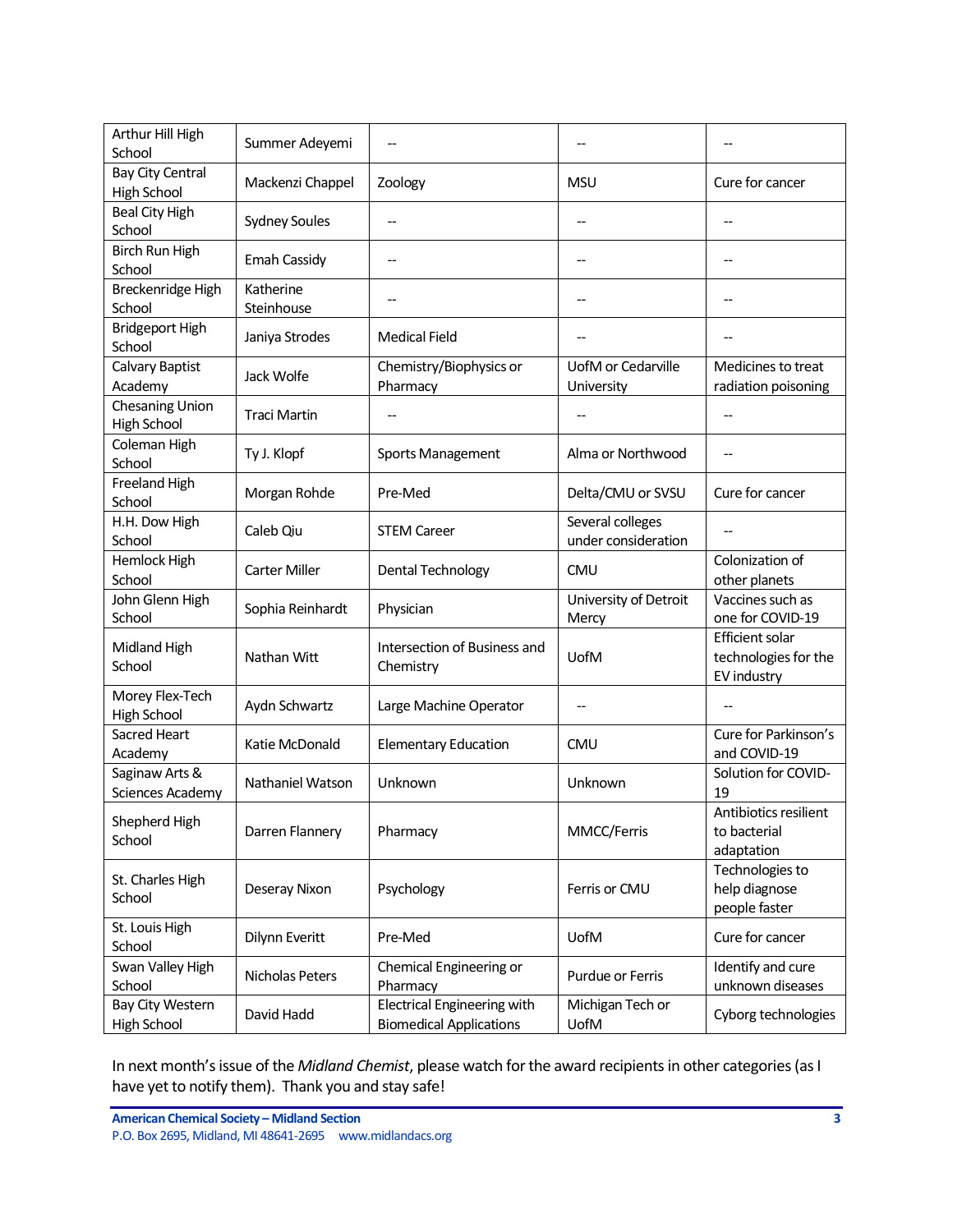## <span id="page-3-0"></span>**Fall 2020 Virtual National ACS Meeting & Exposition** *Steve Keinath, Co-Editor, The Midland Chemist*

Editor's note: This article is reprinted, in part, from the June 30, 2020 issue of *Science Coaches / ACS Matters*, an online publication of the American Chemical Society.

As you may have already heard, th[e ACS Fall 2020 Virtual National Meeting & Exposition](http://app.connect.discoveracs.org/e/er?s=341921710&lid=3152&elqTrackId=14CCBB300ABE55D2DD8524F097E12CE3&elq=29c50ff1978046f19d7135f7f7b8acc7&elqaid=1563&elqat=1) will be held entirely online, August 17–20, 2020, and you have the convenience of participating from the comfort of your own home.

- There will be more than **250 broadcast sessions**, live daily kickoffs, interactive poster presentations, and more. Gain access to cutting-edge research with the **over 5,000 papers scheduled to be presented.**
- We're hosting **virtual networking events** to help you **connect and share ideas** with your peers from around the world. In addition to **robust chat and messaging** features, **video rooms** will be available throughout the meeting for **deepdive conversations** and social events.
- The **ACS Expo** is going virtual too! Meet and interact with exhibitors,



make connections, and discover new technological developments.

**With so much content on demand, you don't have to miss a thing! Presentations will be available on demand anytime and anywhere around the world from August 17 through August 28, 2020.**

For more information, visit the [Virtual Meeting & Expo FAQs](http://app.connect.discoveracs.org/e/er?s=341921710&lid=3152&elqTrackId=7E40C602E3493E622FE429F8831BB7D2&elq=29c50ff1978046f19d7135f7f7b8acc7&elqaid=1563&elqat=1) page for ongoing updates. You can also stay in the loop by signing up to receiv[e National Meeting updates](http://app.connect.discoveracs.org/e/er?s=341921710&lid=3152&elqTrackId=6ADF666239128A5AA91AEF17442398E3&elq=29c50ff1978046f19d7135f7f7b8acc7&elqaid=1563&elqat=1) by e-mail.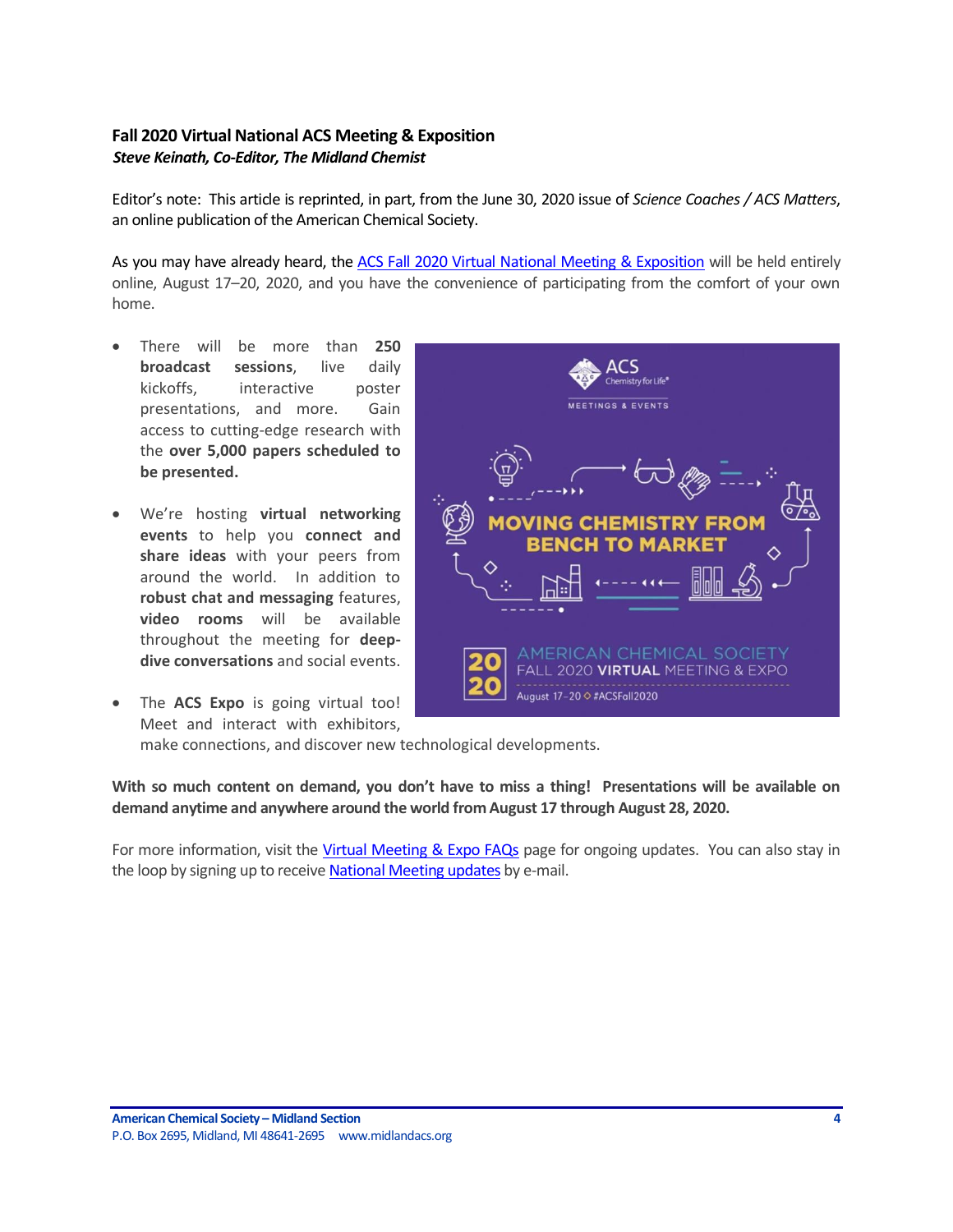## <span id="page-4-0"></span>**Jeff Seifferly Retires After 39 Years of Service** *Steve Keinath, Co-Editor, The Midland Chemist*

Editor's note: This article is reprinted, in part, from a Dow announcement published in June 2020.



Jeff Seifferly, R&D/TS&D Technologist, PE Fluids and Polymers, Dow Performance Silicones, retired at the end of June 2020 after 39.2 years of service. Jeff joined Dow Corning Corporation in 1981 after receiving his Associates Degree in Applied Science in Electronic Engineering Technology from Delta College.

During his career, Jeff has contributed in a variety of areas including high voltage insulator development, semiconductor fabrication materials, and thin film technology, plasma enhanced chemical vapor deposition, and nano silicon technology development. He is the inventor or author 14 patent invention disclosures, 4 patents, and 20 external papers and presentations. Jeff also received a Dow Corning Technical Achievement and Public Service Award.

He was a founding member of the Mid-Michigan Technician Group in 1991 and is a member of the American Chemical Society Committee on Technician Affairs. He is the recipient of the Midland Section ACS Outstanding Chemical Technician Award in 2014, and the National Chemical Technician Award from the ACS Division of Chemical Technicians in 2015. He is also a charter member and certified ACS "Science Outreach Coach," working with chemistry teachers since 2010.

Jeff has been a member of the Dow Corning Employees Scholarship Committee since 1993 and its Chair since 2005. He is very active in the Great Lakes Bay community, holds leadership roles on several boards and committees in the arts, education, and youth sports, and is the Grand Knight of Bay City Knights of Columbus Council 414. Jeff was a recent recipient of the Dick and Carol Hardy Community Improvement Award for his pervasive and diverse commitment to bettering his community.

In his retirement, Jeff is looking forward to spending time with his wife, Aileen, and their family, completing his ever-growing home improvement list, and expanding his mobile DJ business.

Added note: Although Jeff has formally retired from his corporate life day job, he stated that he is planning to remain active in his volunteer service roles with MMTG and the ACS. He is still serving on the National ACS Committee on Technician Affairs, still Secretary of the Mid-Michigan Technician Group, and will continue to Chair the Dow Corning Employees Scholarship Committee.

Congratulations on your retirement, Jeff!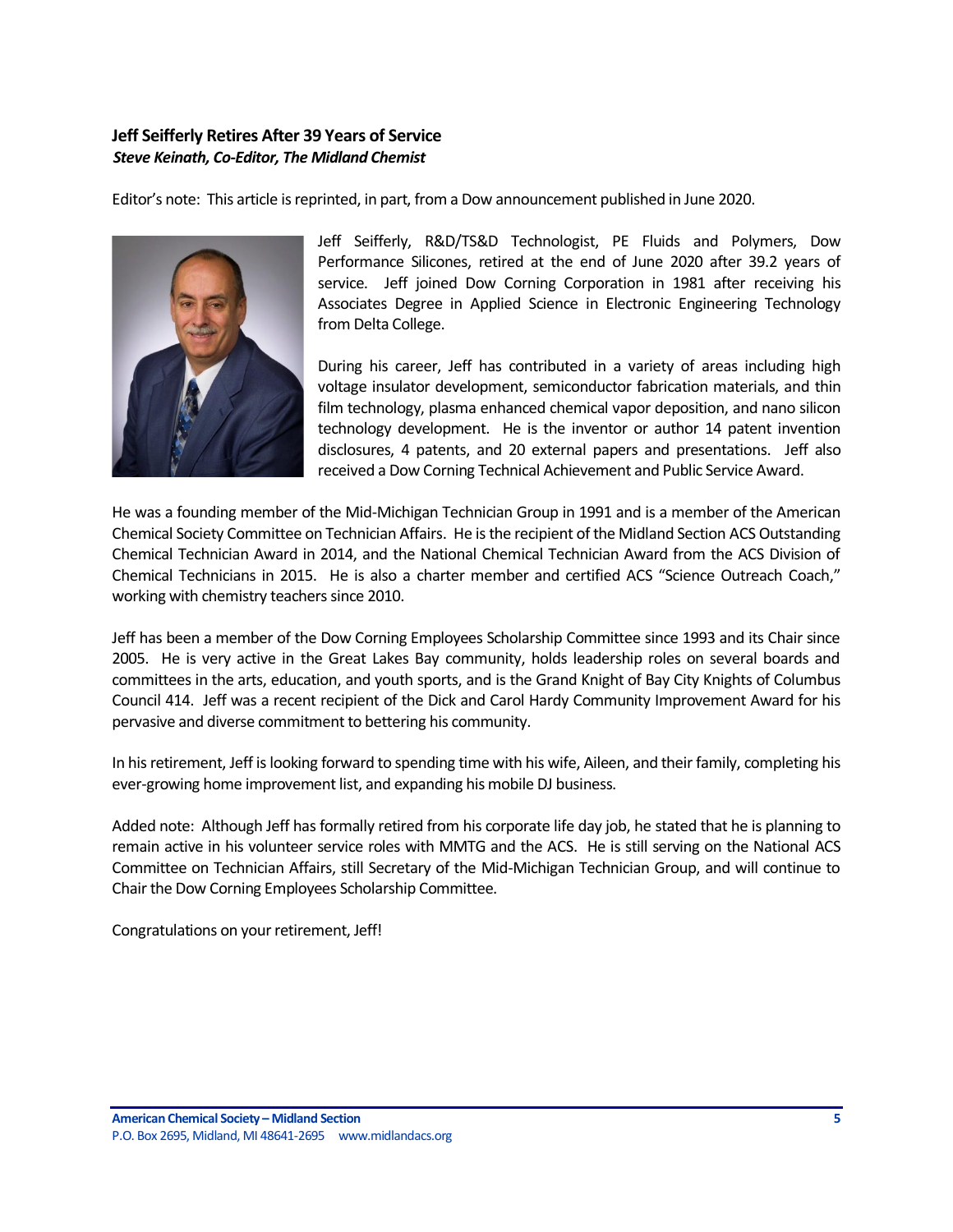### <span id="page-5-0"></span>**Central Regional Meeting Rescheduled to November 2020** *CERM 2020 Organizing Committee, American Chemical Society*

The health and well-being of our members, attendees, and staff is paramount. As a result of the rapidly changing situation related to the spread of and recovery from the Coronavirus pandemic (COVID-19), we are rescheduling the [2020 Central](https://cerm2020.org/?sc=200226_mtg_em_regional_CERM_od)  [Regional Meeting](https://cerm2020.org/?sc=200226_mtg_em_regional_CERM_od) (CERM) to November 2020.

Thus, the May 27-29 dates were cancelled for health and safety reasons. Please join the ACS Columbus Section as we reschedule to November 2020. A full refund of registration fees for the cancelled dates will be processed by the ACS.



We will continue to monitor and follow the state and national government safety guidelines to keep everyone safe. Thank you for your patience as we continue to "Plan with Optimism and Decide with Science" in approaching the rescheduled November 2020 event (dates to be published soon).

Please visit the [Central Regional Meeting website](https://cerm2020.org/?sc=200226_mtg_em_regional_CERM_od) for additional information, or reach out to us directly by e-mail at [reglmtgs@acs.org](mailto:reglmtgs@acs.org) for any questions. Again, please join us as we reschedule the May 2020 CERM meeting to November 2020 in Columbus.

## <span id="page-5-1"></span>**2020 Midland Section ACS Virtual Fall Scientific Meeting, October 10** *Anirudha Banerjee, 2020 Fall Scientific Meeting Chair, Midland Section ACS*

The 2020 Fall Scientific Meeting Committee is announcing that a virtual format meeting will be held this year.

## **76th Midland Section ACS Virtual Fall Scientific Meeting: "Sticking with Chemistry"**

Date: Saturday, October 10, 2020

Registration: Please follow the Sign Up Genius link at [www.midlandacs.org](http://www.midlandacs.org/) Deadline: September 11, 2020

Abstract Submission: Please submit titles and 300-word abstracts to [acsfallsubmits@gmail.com](mailto:Acsfallsubmits@gmail.com) Deadline: September 4, 2020

Details of the virtual format meeting will be updated on [www.midlandacs.org.](http://www.midlandacs.org/) Please watch for updates, and please also see the Virtual Fall Scientific Meeting flyer on page 7. We wish you and your family well!

**American Chemical Society – Midland Section 6** P.O. Box 2695, Midland, MI 48641-2695 www.midlandacs.org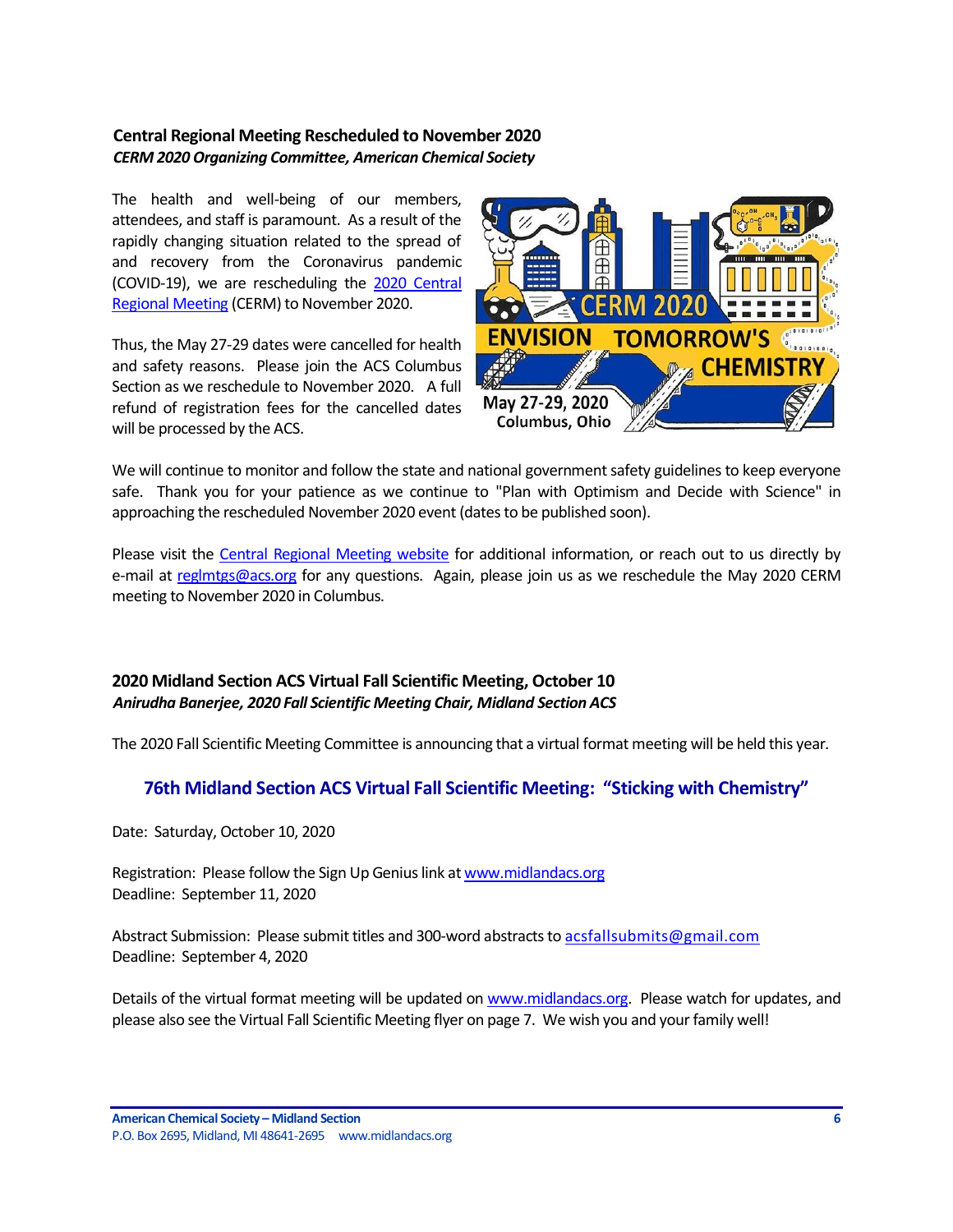

**Imerican Chemical Society Midland Section 2020 Fall Scientific Meeting** 

# **Sticking with Chemistry**

# Virtual Meeting, October 10th, 2020

Details of the virtual format will be updated on www.midlandacs.org

Registration \* Follow the Sign Up Genius Link at http://www.midlandacs.org/ \* Deadline: September 11, 2020 Submission \* Please Submit Title & 300 Word Abstracts to acsfallsubmits@gmail.com \* Deadline: September 4, 2020



Sponsored by ACS Midland Section and SVSU Chemistry Club

### <span id="page-6-0"></span>**In Memoriam – George Arlington Lee Gant** *Steve Keinath, Co-Editor, The Midland Chemist*

Editor's note: The obituary notice for George Gant as it appears here is reprinted, in part, from the Saturday-Sunday (Weekend), June 20-21, 2020 issue of the *Midland Daily News*.

Although no longer an ACS member in recent years, George's obituary mentions his service in leadership roles with the American Chemical Society earlier in his career. According to Midland Section ACS Historian Wendell Dilling, George served as the Chair of the Registration Committee for the 1978 Fall Scientific Meeting. George



was also a co-recipient of the very first Midland Section ACS Award for Outstanding Achievement in the Promotion of Diversity in Chemistry, Related Sciences, and Engineering, in 2002.

George Arlington Lee Gant was born December 5, 1941 in Wilson, NC to George William and Georgia Eugenia (Cooke) Gant and passed away June 17, 2020 at his home in Midland, surrounded in prayer by his family and friends. George lived a remarkable life with an abiding love to care for others, passion for science and discovery, and a desire to open opportunities for everyone to fulfill their dreams regardless of any obstacle.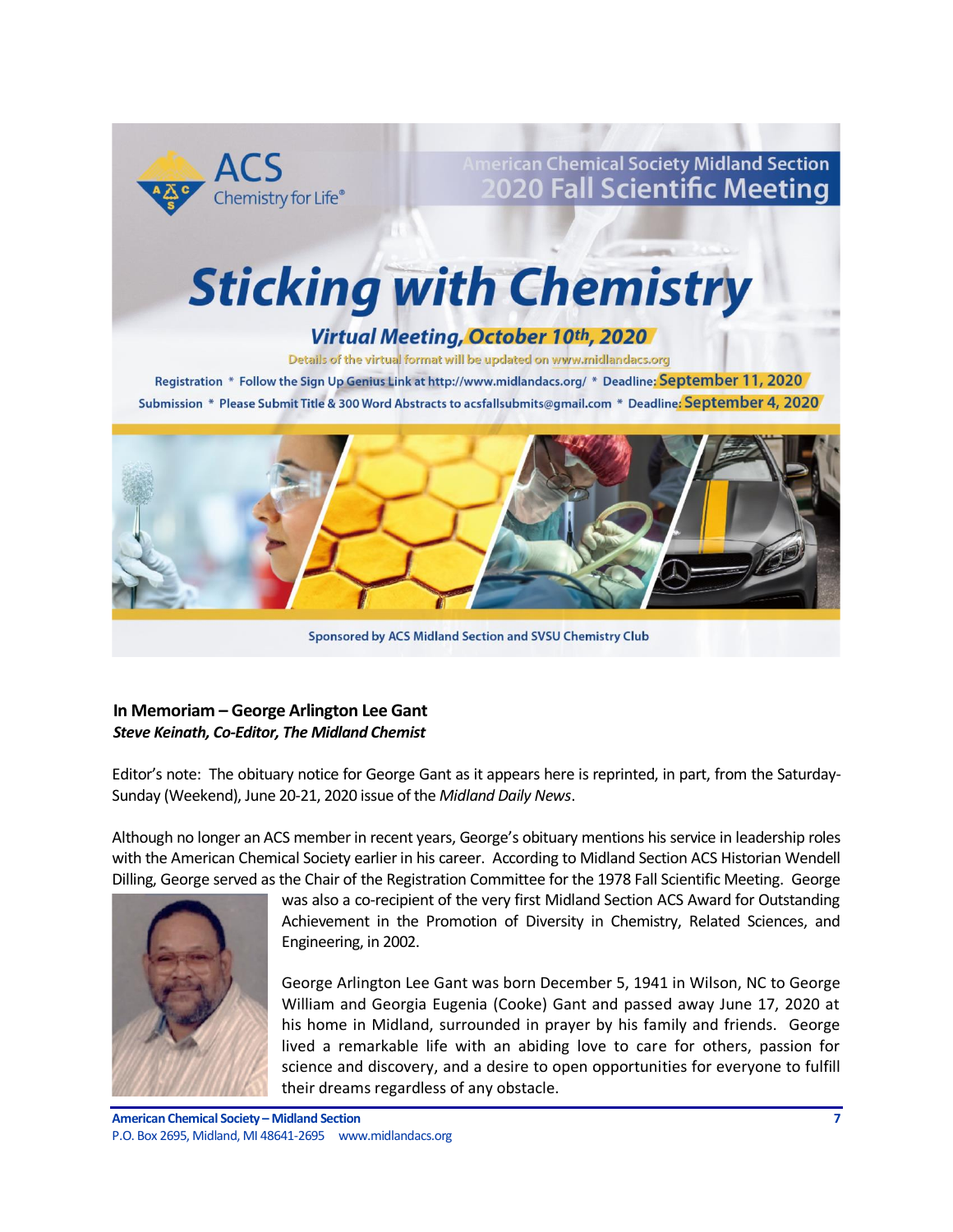George grew up in Greensboro, NC where he attended Dudley High School, graduating just after turning 16. He attended North Carolina A&T State University in Greensboro, earning bachelor and master's degrees in chemistry. Like so many who journeyed from around the world and the U.S. to work in Midland, George moved from Greensboro in 1965 to join Dow Corning Corporation as a chemist.

Midland opened her heart to George. He was among the first group of young African American scientists and their families who moved to Midland for pioneering careers in science at Dow Corning and Dow Chemical Company.

Spanning a career of 35 years at Dow Corning, he advanced well as he lived with multiple sclerosis (MS). He moved quickly into corporate executive management after completing advanced graduate education in management at Central Michigan University and Harvard Business School. His technical expertise earned significant patents in the United States, United Kingdom, and Canada. These scientific discoveries transformed the strength and performance of silicone-based adhesives and sealants that enabled innovations in building and architectural design, road construction, and automotive applications.

George often said, "If you see me fighting the bear, help the bear." To him, MS and its challenges were the bear. He approached his fight with MS as a scientist and shared everything that he learned about MS generously. He served as chair of the Board of Directors for the MS Society where millions of dollars were raised for research and patient support.

Over the course of a life well lived, he was recognized for his many civic, professional, and leadership roles, including chairman of the board of the Adhesive and Sealant Council. He also served in leadership roles in Kiwassee Kiwanis, American Chemical Society, American Management Association, Sigma Iota Epsilon, Sigma Xi honorary scientific society, International Mentoring Association, National Organization of Black Chemists and Chemical Engineers (NOBCChE), and Midland Black Coalition. George was a life member of Alpha Phi Alpha Fraternity, Incorporated.

George cherished the welcoming fellowship of the friends he made and became a mentor to many young people regardless of their station in life. Along with his wife, Jackie, and children, Jon and Jeannine, while starting his career in research and development at Dow Corning, they established new family roots in Midland which still exist today.

George is survived by his many friends and family. This includes George's care team, Jon Finney, Sarah Mitchell Harris, Kelly Lewis, Jolynn Sieggreen, Scott Gooch, Josh Arcuri, Erika Crampton, Renee Shocknesse, Rolando, George Lowry (deceased), and Phillip Martin (deceased); 50-Year Bridge Group, George Vogel, Gerry Cappo, Rudy Phillips, Tim Hueston, Bill Dennis, Carl Woods, Ted Skinner, and Sandy Berger; family friends, Charles (Ted) and Sherry Skinner, Melvin and Octavia Cabey, Theresa and Murray Finney, and many others; family, Gary (brother) and Glenda Gant, Gratia (sister) and Bobbe Wright, Sylvester and Claudette Thompson (cousin), Jackie Gant (former wife), Jeannine Gant (daughter), Jon (son) and Tracie Gant; grandchildren, Langston and Morgan Bowens, Zora Bowens, Symantha Gant, Aidan Gant, and Eleanor Bowens (great-granddaughter); nieces, Tulani Gant and Jenna and Molly Gant; and many cousins, nieces, and nephews.

George's funeral services were managed by Smith-Miner Funeral Home (2700 West Wackerly Street, in Midland). A visitation service was held on Monday, June 22, 2020 at Eagle Ridge Church of God, in Midland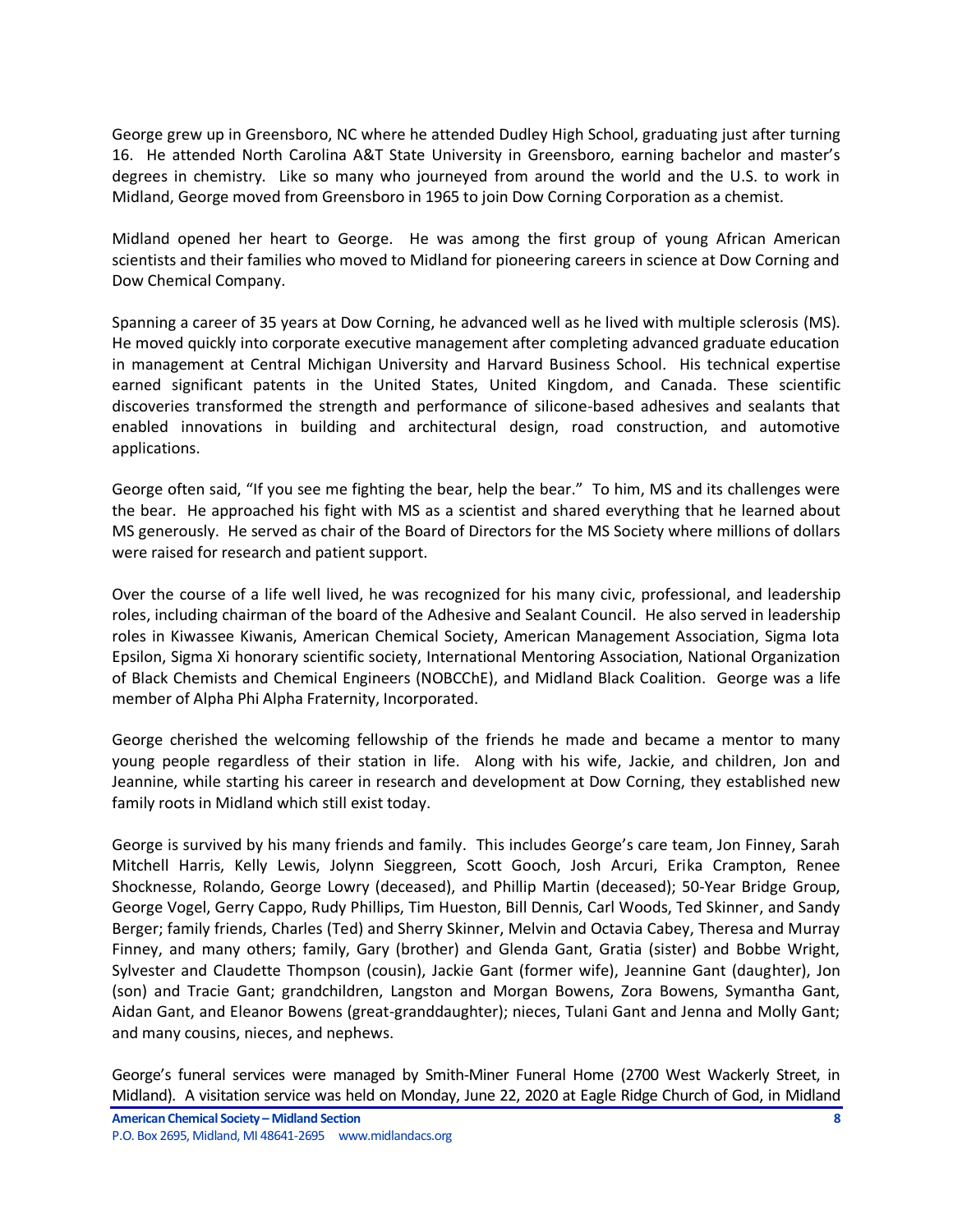from 12:00 to 2:00 PM followed by a graveside burial service at Midland Memorial Gardens at 3:00 PM. A memorial service will be held in 2021 due to COVID-19 restrictions at present. The family would like to direct gifts to the National Multiple Sclerosis Society, Michigan Chapter, and North Carolina A&T State University, Chemistry Department.

#### <span id="page-8-0"></span>**Upcoming Dates, Events, and Other Updates**

- August 3 (7:00 8:00 PM) Midland Section ACS Board meeting, MCFTA Board Room (in person), or via a WebEx conference call connection at [Midland Section WebEx Board Meeting August 2020,](https://dow.webex.com/webappng/sites/dow/meeting/info/147369865088373225?MTID=m9e575e5b99b945a631d5e929d4c9b94e) phone number: 989-633-1166.
- August 17-20 Fall 2020 Virtual National ACS Meeting & Exposition. Meeting theme: *Moving Chemistry from Bench to Market*. For more information, please see [ACS Fall 2020 Virtual National Meeting &](http://app.connect.discoveracs.org/e/er?s=341921710&lid=3152&elqTrackId=14CCBB300ABE55D2DD8524F097E12CE3&elq=29c50ff1978046f19d7135f7f7b8acc7&elqaid=1563&elqat=1)  [Exposition.](http://app.connect.discoveracs.org/e/er?s=341921710&lid=3152&elqTrackId=14CCBB300ABE55D2DD8524F097E12CE3&elq=29c50ff1978046f19d7135f7f7b8acc7&elqaid=1563&elqat=1)
- September 4 *Abstract submission deadline for 2020 Midland Section ACS Virtual Fall Scientific Meeting.* Please submit titles and 300-word abstracts to [acsfallsubmits@gmail.com.](mailto:acsfallsubmits@gmail.com) For any questions, please contact Anirudha Banerjee, 2020 Fall Scientific Meeting Chair, a[t fallscimeeting@midlandacs.org.](mailto:fallscimeeting@midlandacs.org)
- September 8 (7:00 8:00 PM) Midland Section ACS Board meeting, MCFTA Board Room (in person), or via a WebEx conference call connection at [Midland Section WebEx Board Meeting September 2020,](https://dow.webex.com/webappng/sites/dow/meeting/info/147369910636417826?MTID=m8efde4d24b3170a04b675077a31db6ff) phone number: 989-633-1166. *Please note: This Board meeting is being held on Tuesday evening, not the usual Monday evening.*
- September 11 *Registration deadline for 2020 Midland Section ACS Virtual Fall Scientific Meeting.* Please follow the Sign Up Genius link a[t www.midlandacs.org.](http://www.midlandacs.org/) For any questions, please contact Anirudha Banerjee, 2020 Fall Scientific Meeting Chair, a[t fallscimeeting@midlandacs.org.](mailto:fallscimeeting@midlandacs.org)
- October 5 (7:00 8:00 PM) Midland Section ACS Board meeting, MCFTA Board Room (in person), or via a WebEx conference call connection at [Midland Section WebEx Board Meeting October 2020,](https://dow.webex.com/webappng/sites/dow/meeting/info/147369963561194403?MTID=m4433e125aba5a6c26b6e32d347ffc7bf) phone number: 989-633-1166.
- October 10 2020 Midland Section ACS Virtual Fall Scientific Meeting. Meeting theme: *Sticking with Chemistry*. Please note: The *abstract submission deadline is September 4*, and the *meeting registration deadline is September 11*. For any questions, please contact Anirudha Banerjee, 2020 Fall Scientific Meeting Chair, a[t fallscimeeting@midlandacs.org.](mailto:fallscimeeting@midlandacs.org)
- November 2 (7:00 8:00 PM) Midland Section ACS Board meeting, MCFTA Board Room (in person), or via a WebEx conference call connection a[t Midland Section WebEx Board Meeting November 2020,](https://dow.webex.com/webappng/sites/dow/meeting/info/147370014930932607?MTID=me1a04d08b255f6ca75034382b9c32601) phone number: 989-633-1166.
- November (Dates TBD) 2020 ACS Central Regional Meeting, Columbus, OH. For more information, please se[e https://cerm2020.org/?sc=200226\\_mtg\\_em\\_regional\\_CERM\\_od.](https://cerm2020.org/?sc=200226_mtg_em_regional_CERM_od)
- December 7 (7:00 8:00 PM) Midland Section ACS Board meeting, MCFTA Board Room (in person), or via a WebEx conference call connection at [Midland Section WebEx Board Meeting December 2020,](https://dow.webex.com/webappng/sites/dow/meeting/info/147370068640043188?MTID=m2ecd52d22a6ec33abe1a2ba613bc7492) phone number: 989-633-1166.